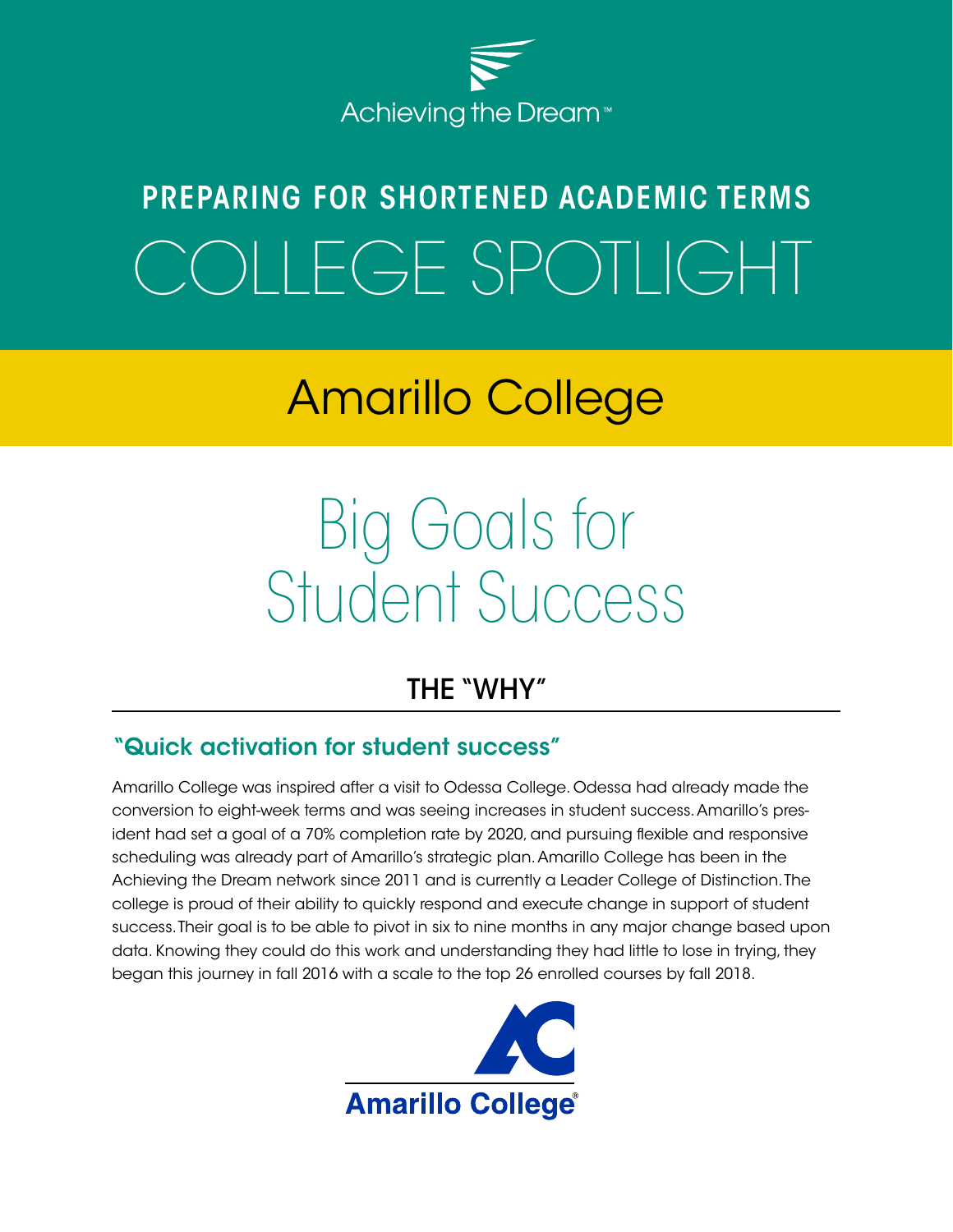## THE WORK

## "Course redesign is the most overlooked area by colleges starting out (in the planning of this work)."

### COURSE CONVERSION

Amarillo began academic course conversion with volunteer early adopters. They saw glimmers of hope in the outcomes from those courses and tried to increase the number of faculty participating voluntarily. The students were beginning to feel the effect having some of their courses offered in eight-weeks and some offered in 16 weeks. The courses were clashing, and they had not yet been intentional around the calendar. They realized that they needed to go beyond

the small-scale coalition of the willing or abandon the transformation. They started sharing the data from the courses that had converted to eight-weeks with small groups of faculty from various programmatic areas. They included IR in these meetings and allowed the faculty time to digest, pick apart, and ask questions. Eventually leadership at the college made the decision to scale, and they started with the top 10 enrolled courses at the college. Amarillo eventually scaled to the top 26 enrolled courses, which had an impact on most of their students.

#### Amarillo invested a great deal



in course redesign and professional learning for faculty. They worked with faculty to ensure that moving to eight-weeks was not about compressing all current content into an eight-week time frame. Instead, with the help of instructional designers, the faculty of the top 26 enrolled courses engaged in systematic course redesign. Faculty used an intentional process to examine learning outcomes and course content in order to maintain course integrity and to determine whether they were "overteaching" material that was included in the next course. Amarillo also offered a yearlong professional development for faculty with the flipped classroom structure. They engaged the instructional designers and compensated faculty to redesign their courses. Finally, Amarillo believes that this is continuous improvement work and is in the process of developing a rotating schedule, so all courses are refreshed on a cycle.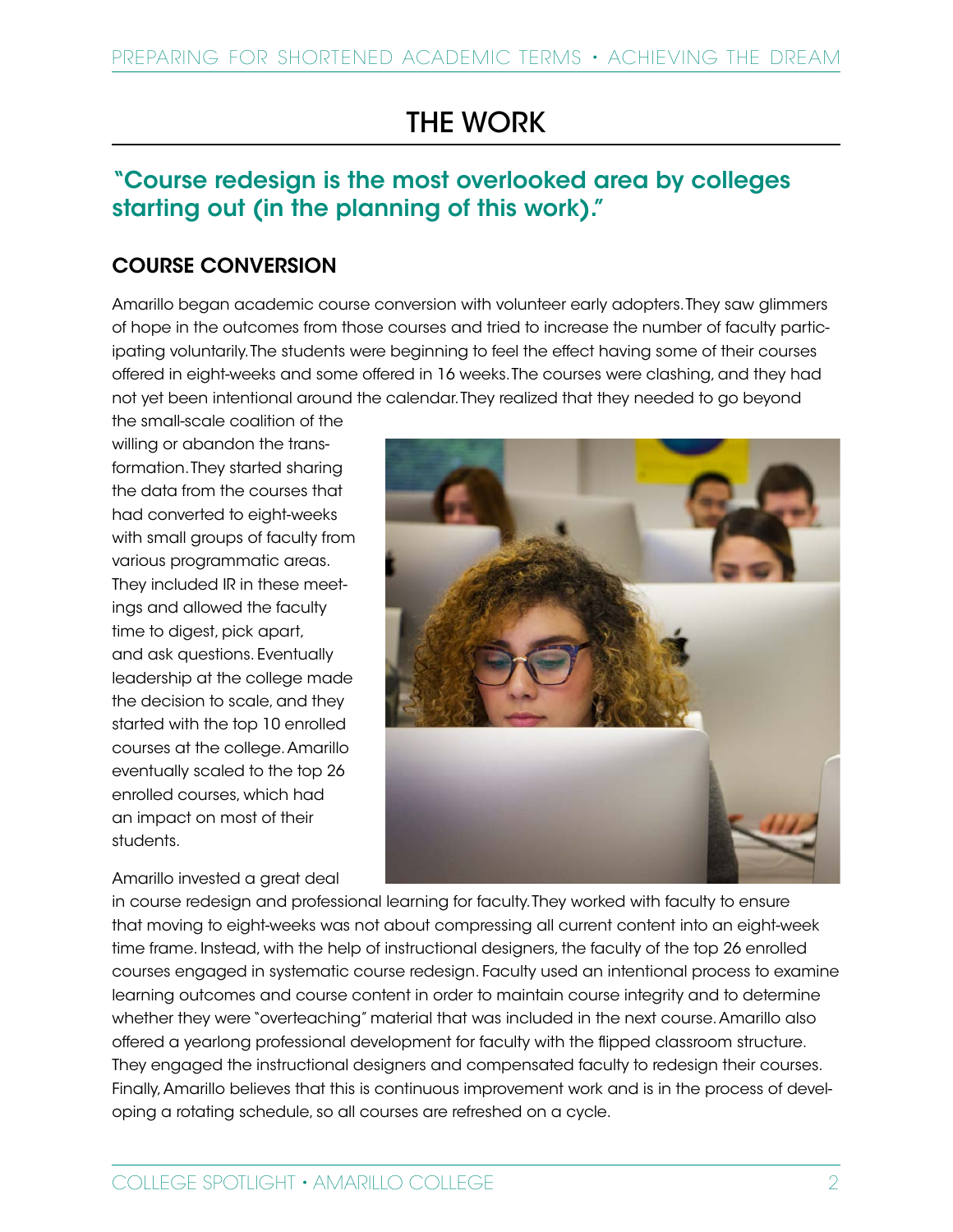## "We had to be process strong."

## FACULTY COMPENSATION PROCESSES

Piloting a few courses at the beginning revealed weaknesses in their processes that supported this type of transformational change. Areas that needed immediate attention included the business office, financial aid disbursement, and the faculty workload/compensation structure. Originally, Amarillo had a split faculty compensation model that did not pay faculty for term 2

courses until it was ensured they would run. This was causing faculty pay to fluctuate and putting unnecessary burden on their faculty members during the transition. In one semester Amarillo was able to make the adjustments to the faculty compensation structures and processes that fixed the fluctuations and returned the faculty to the original payment structure. Workload was also examined, and at Amarillo, faculty are not allowed to teach more than three courses per eightweek term to ensure quality and



success. The college also increased faculty compensation in the summer term. This incentivized summer course offerings, helping students remain continuously enrolled.

## INSTRUCTIONAL PROCESSES

The college was also explicit about the number and type of courses that students could take per term. For example, students typically take six hours in each term and are encouraged to take six hours in the summer; this allows the student to complete 30 hours over the course of a calendar year in a part-time format. They also have an all-in co-requisite model that is program appropriate. Students take their college-level course and their support course in eight-week terms to ensure progression and success.

## FINANCIAL AID PROCESSES

Amarillo uses a single-disbursement process for financial aid for students. They understand that the two-disbursement model does not work with the students they serve and can create barriers for students who live in poverty. Advisors had to intentionally communicate with students to ensure they understood the process of using their disbursement to purchase books and materials for the full semester. They also have an emergency aid program to assist students in extreme need.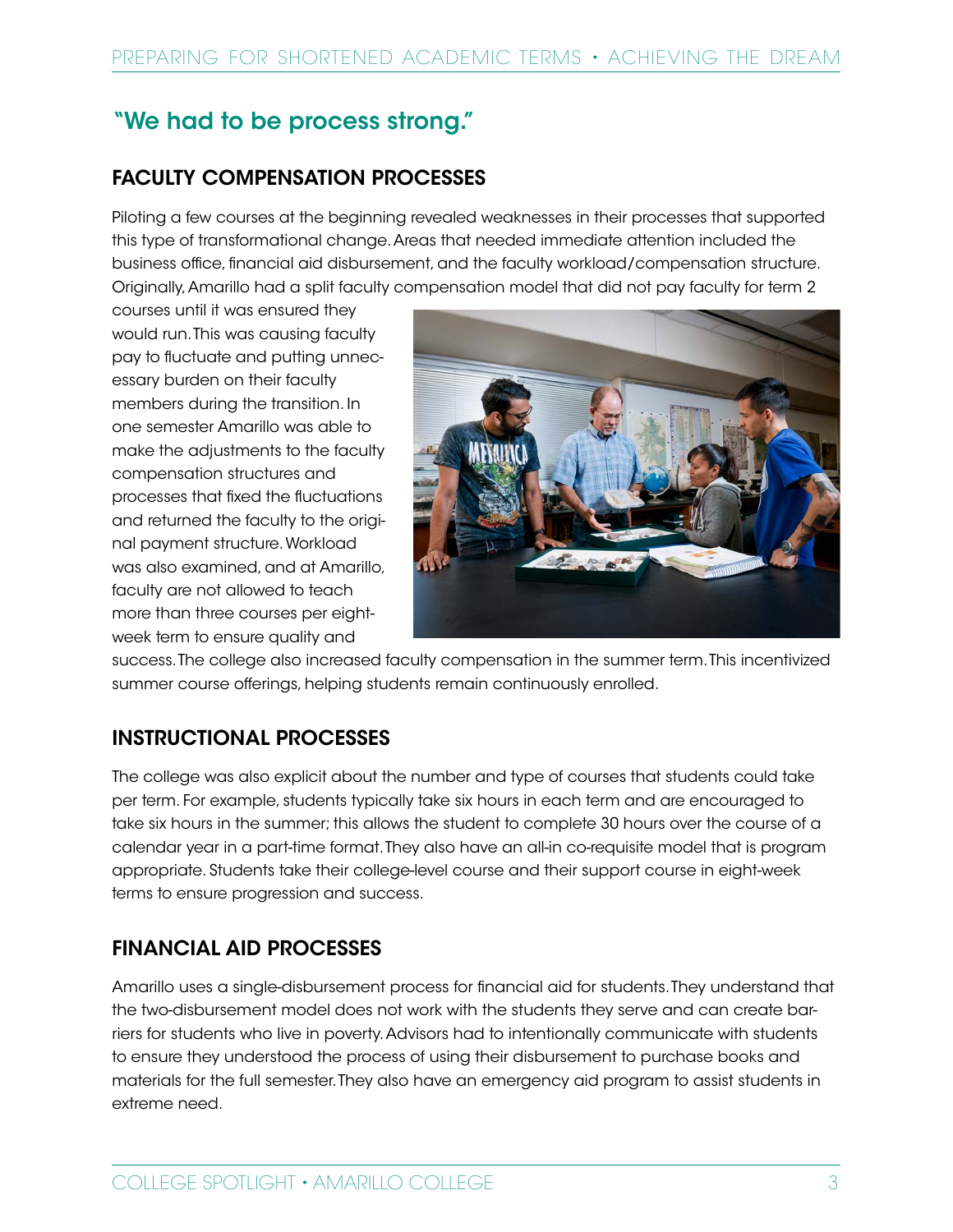### ACADEMIC SCHEDULING

Other process changes included adjusting deadlines and schedules. Amarillo had to change drop deadlines, final exam schedules, and census dates. They were also very intentional about

late enrollment and prevented students from enrolling in a class that had already met once. The advising team at Amarillo created a master schedule task force to ensure that attendance patters did not impact a student's ability to schedule a full load of classes. They identified early that most of their course offerings were available in the morning, and the afternoon had very little to offer students. They made changes to ensure that students could



schedule a full load if they attended in the morning or the afternoon and adjusted evening offerings to ensure those who attended after 5 p.m. could also be full-time students.

## SUPPORT SERVICES

Scheduling academic and nonacademic supports also required some attention as the college transitioned to an eight-week model. They opened a counseling center to assist students with needs and also consolidated their academic support services under one new director. Removing the academic supports from distributed academic program areas allowed the college to have a more systematic approach to offering academic supports, which included unified protocols and extended hours. They offer their own virtual tutoring, which improves access to students who may not be able to come back to campus to take advantage of in-person support.